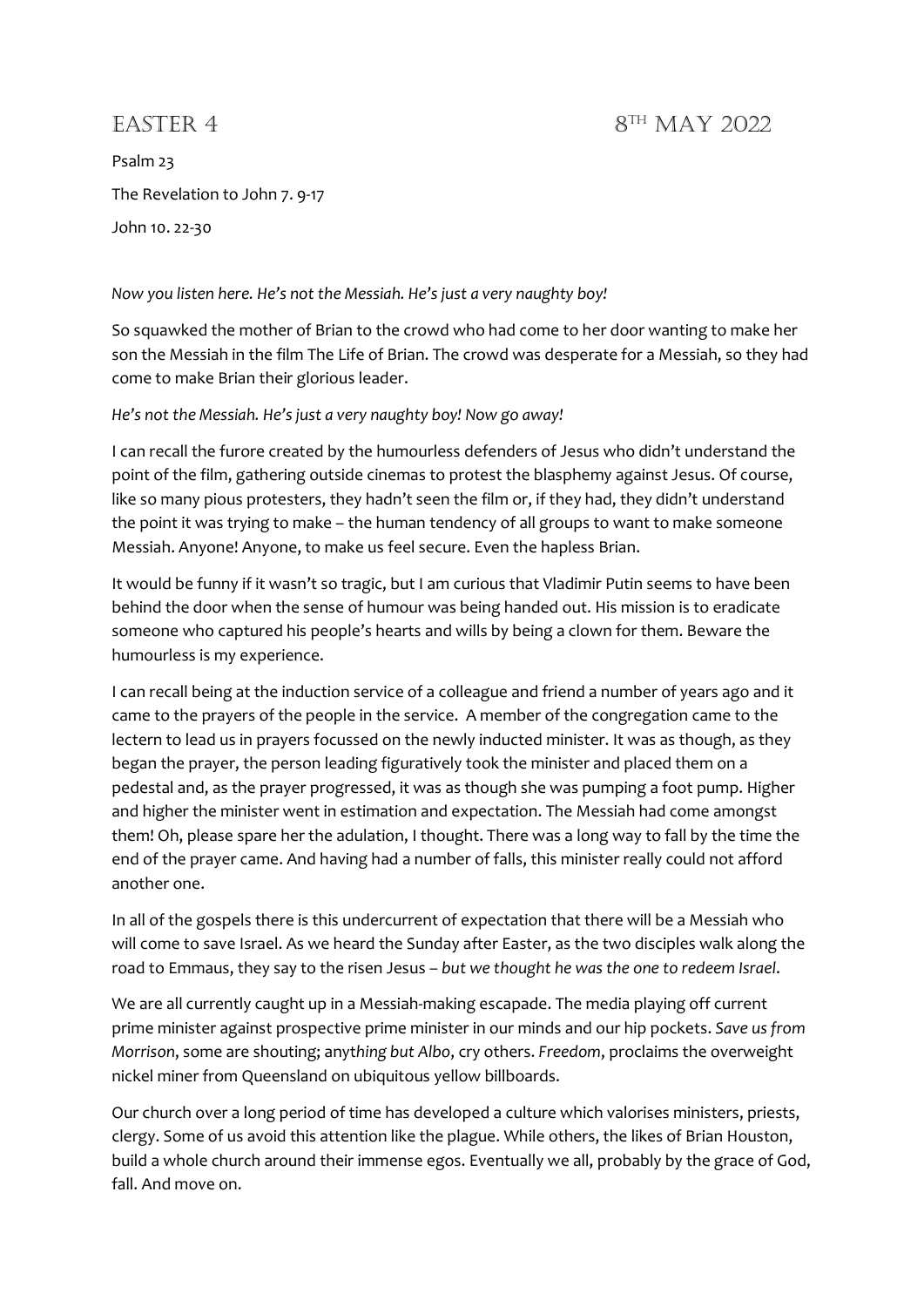But the church has always had people in ministry; people who are set aside to nurture and lead. People who are both gifted by the spirit and equipped by the church in their training to support the life of the church. We have been doing this from the very earliest days – the Acts of the Apostles records the earliest disciples setting people apart by prayer and the laying on of hands. And setting people apart for the priestly role is something all faiths and cultures have done through time. The trouble for us is we are in a period of immense flux where everything about our way of doing everything is under scrutiny. So often the baby is thrown out with the bathwater, though, without proper examination of why. The trouble is that we were not clear why we were doing something in the first place.

The time after a minister leaves, the time in between ministries, is a delicate and vulnerable phase. In my presbytery role I saw so many congregations go into a kind of collective panic. Quick, what do we do now? We didn't think this was ever going to come to an end. And everything grinds to a halt. Some say in one way or another, well that was all a mistake, let's start again – let's go back to the way things were before <insert minister's name here> came along. Or some say when a minister moves on: it's all over, what's the point.? I'm going fishing, we heard Peter say in last week's gospel. Some are paralysed by grief. Others rush to occupy the space – come on folks – I'll save you. And there is an anxious rush to fill the gap left by the departed minister. What I found in my presbytery involvement was this time of vacancy is a time of anxiety and uncertainty. And the reality is also that, as you found after Joan Wright and Fiona Winn left, this time of vacancy can be protracted and demanding on the local leadership.

You are in now a profoundly liminal point in your life: you are in a very protracted planning phase to realise a new set of buildings; your existing buildings have been demolished; we have all survived two years of the uncertainty and disruption of COVID, and; you are now entering a period of ministerial vacancy. As you are in the midst of this liminal time in your life, you are in the right place to examine the question of why ordained ministry, for what purpose? The question cannot simply be reduced to some question about whether you can afford full-time ministry or not; it is an invitation to reflect on what you need at this time, the character of the ministry you seek to sustain you as Jesus' disciples. While there will be economic issues at play, this should not be the first thing you reflect on together; and it should not be the last measure of how you shape your life. All of this said, I believe you have the leadership in a place where these questions will be given proper consideration.

When fourteen or so of us read The Church as Salt by Sally Douglas, minister at Richmond Uniting Church, earlier in the year, we were encouraged by her to be reconciled with the reality that the church is smaller. We were challenged to give up the belief, which our society feeds us, that big is proof of the rightness of what we are doing. And, that small equals failure. Sally reminded us of Jesus' saying: you are the salt of the earth. She writes of the littleness of salt; the humanity in the saltiness of our tears; the salty wombs from which we emerge into the world; the preserving quality of salt and the need for us to salt our dishes in order to make them tasty. The character of salty people is the posture of hopefulness. Our culture mostly tells us that hope is about hoping for some-thing, a particular outcome. Of course, this is our natural human tendency to anticipate concrete outcomes. But the nature of Christian hope is really about an orientation; a way of being in the world. Paul writes: hope does not disappoint us.

The Revelation to John is written to a group of churches which are undergoing extreme persecution. Revelation is a vision written to engender hope and to orient its hearers toward a